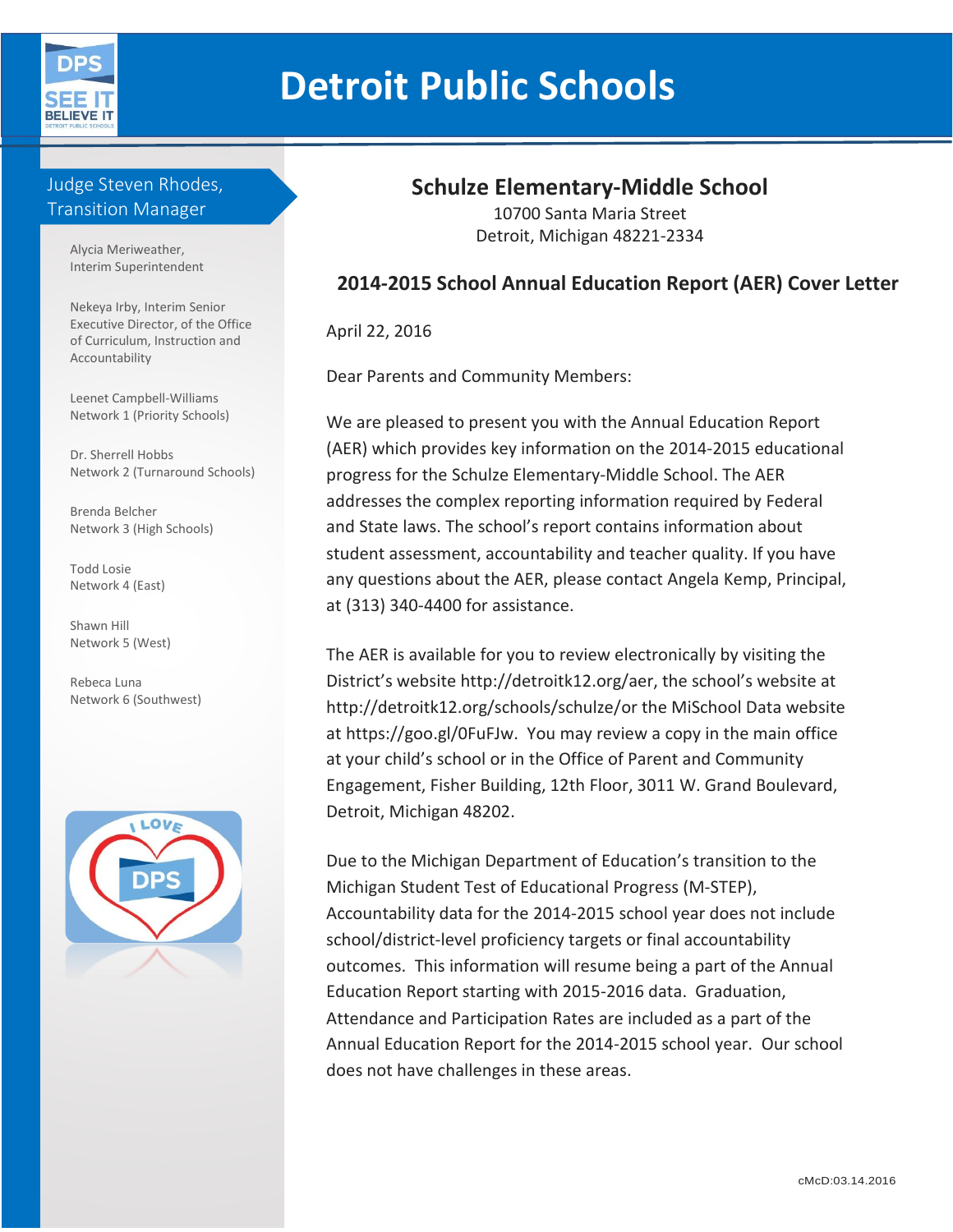## **Parent Involvement**

The parents at Schulze are offered the opportunity to participate in the school in numerous ways. Schulze has a Parent Advisory Council on Student Achievement (PACSA) that holds monthly meetings at varying times and days in order to accommodate parents' schedules. During the meetings, assessment data, the curriculum, and school activities are discussed. Schulze also holds workshops for parents on ways in which they can assist their child(ren) with increasing their achievement both academically and socially. In addition, Schulze offers numerous opportunities, for parents to volunteer including tutoring, social events, field trips, and classroom helpers. Schulze welcomes ALL parents to become active members of the Schulze community.

State law requires that we also report additional information.

# **Process for Assigning Pupils to the School**

#### **Open Enrollment Initiative**

Detroit Public Schools has an "Open Enrollment Initiative." This initiative allows students to elect to attend any Detroit Public School without being required to live within the boundary for that school. The "Open Enrollment Initiative" does not apply to the Examination High Schools or Application Schools. Parents may enroll their child(ren) in the school of their interest as long as the school has not reached capacity for their particular grade. Enrollment preference is given to students who live within the boundary of a school.

It should also be noted that transportation will not be provided for students who select a school outside of the boundary of their home school. "Open Enrollment Initiative" resources can be found on our website at: [http://detroitk12.org/resources/prospective\\_students/.](http://detroitk12.org/resources/prospective_students/)

#### **Application Schools**

Detroit Public Schools has twenty-two (22) schools that require an application for enrollment. Families can apply during the application process window. Applications are open to families of current Detroit Public Schools students as well as those newly enrolling or attending school elsewhere. The District uses one application for its Application Schools. Please note requirements on the application for submission of report cards, test data, transcripts, essay and Grade Point Average information. Schools also may have other individual entry requirements. Be prepared to provide behavior reports.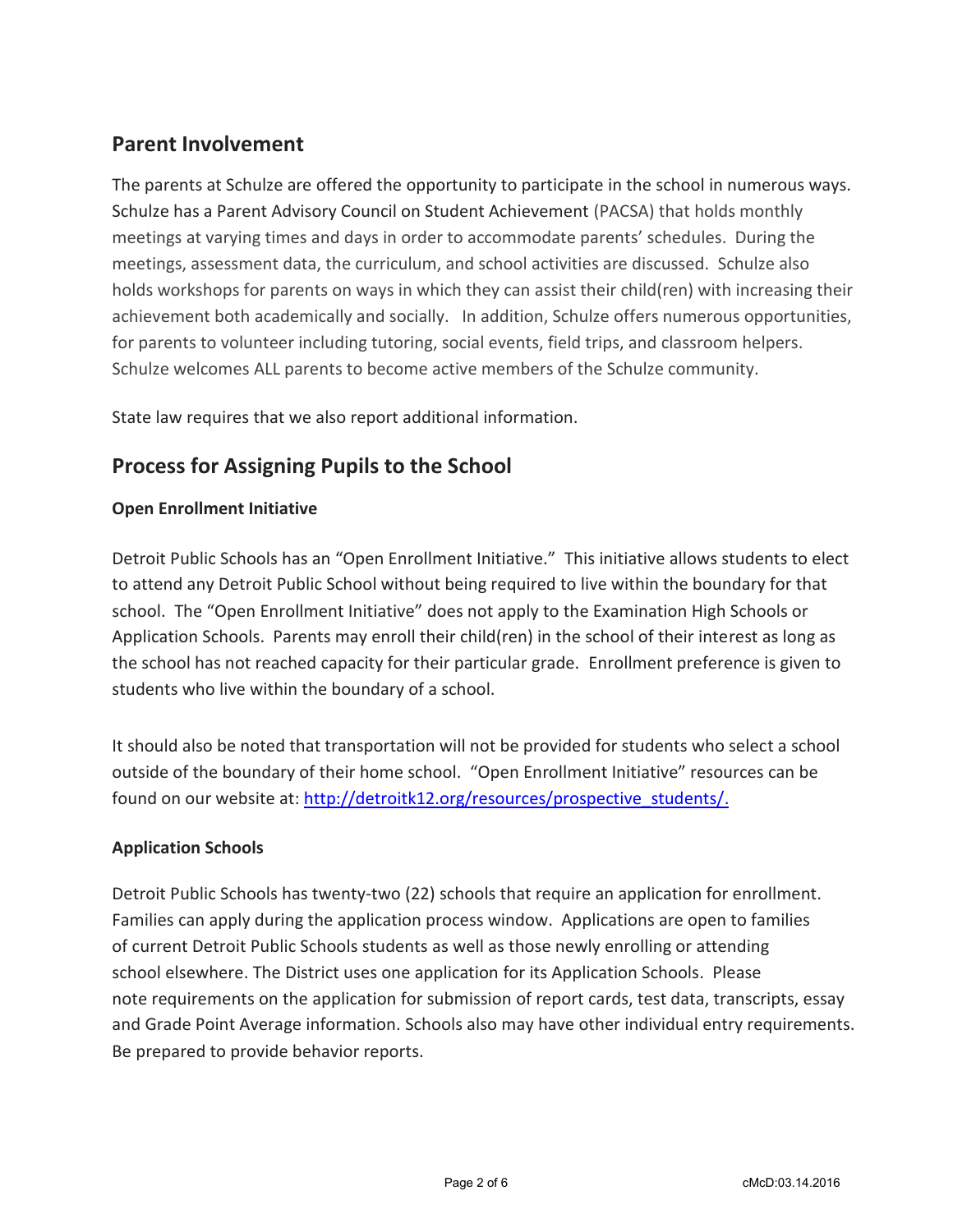#### **Examination High Schools**

During the Examination High Schools application window, all 8th grade students attending public and non-public schools are eligible to apply for admission to the 9th grade at Cass Technical High School, Renaissance High School and Martin Luther King, Jr. Senior High School's Mathematics, Science and Applied Technology (MSAT) and Center for International Studies and Commerce programs. Residency is not required. During the beginning of the school year, students must complete and submit an application to take the placement examination.

An application is available at:

- All Detroit Public Libraries
- All Detroit Public School's Middle Schools
- Detroit Public Schools Parent Resource Centers
- Detroit Public Schools Research and Assessment Office located in the Support Services Complex Building A - 1425 East Warren Avenue

Students must submit an application to be eligible to take the examination. Completed applications and all required documents must be submitted to the student's current school or the Detroit Public Schools' Office of Research and Assessment. Detroit Public Schools' students who submit an application will test at their middle school. Non-Detroit Public Schools' students who submit an application will be notified of their testing date and location by mail. Applications may be mailed.

## **School Improvement Status**

| Year      | <b>School Improvement Status</b> |  |
|-----------|----------------------------------|--|
| 2014-2015 | N/A                              |  |
| 2013-2014 | No Status                        |  |

We will continue to work towards meeting our School Improvement Plan goals in reading, writing, mathematics, science and social studies. Research-based strategies, comprehensive data analyses and data driven decision-making drives our school improvement efforts.

# **Detroit Public Schools' Core Curriculum**

Consistent with the Detroit Public Schools 2013-2017 Strategic Plan**,** there are aggressive plans to accelerate the rate of student achievement and to ensure that students graduate with the academic and social skills necessary for success in college and the workplace.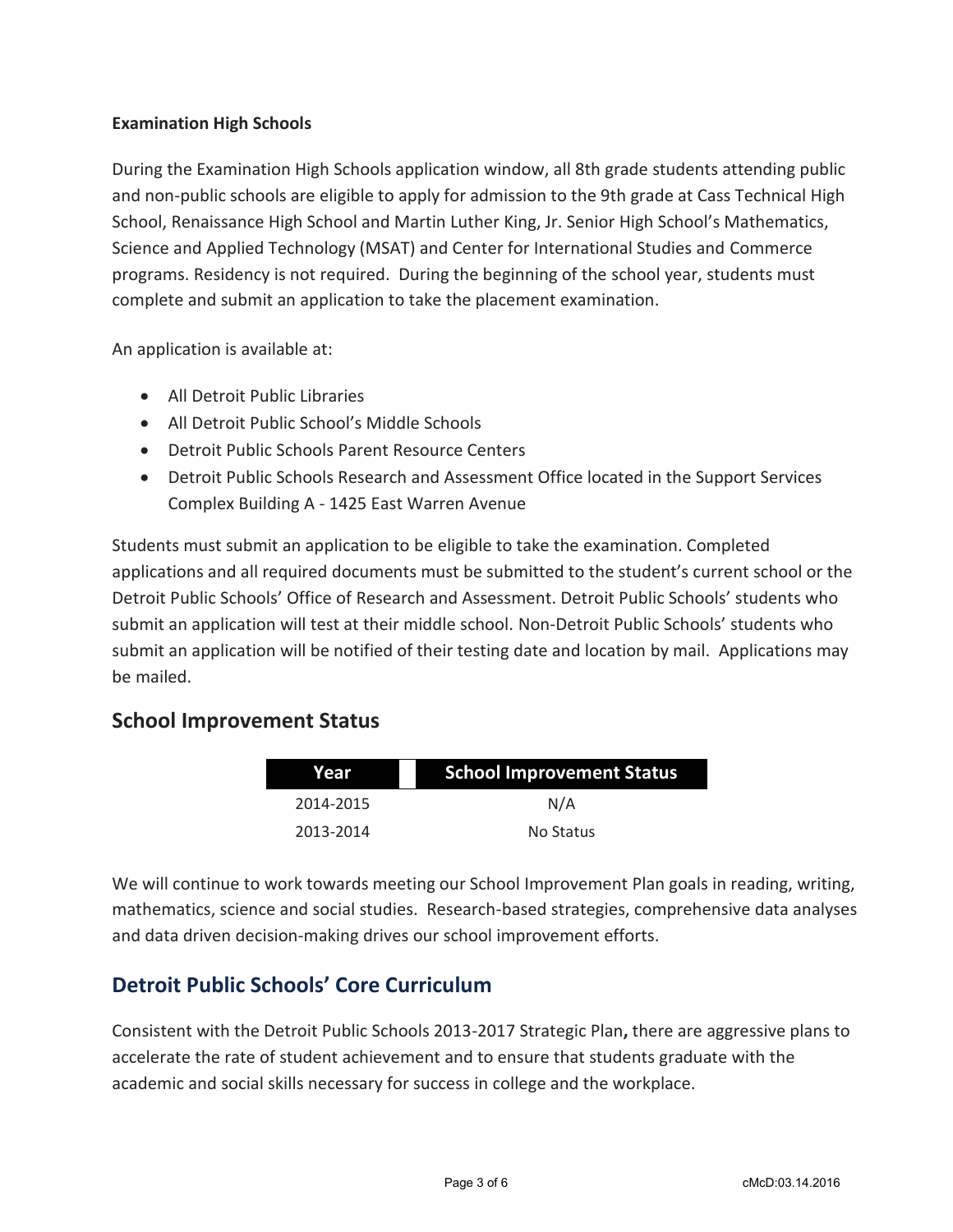## **Specific curriculum actions are based on the District's strategic plan to:**

- I. Broaden Services to Address Student Needs
- II. Support Parents and Families
- III. Offer Broad/High Quality Programs
- IV. Improve Customer Service
- V. Create Safe Learning Environments
- VI. Transform Central and School-Based services to serve customers better
- VII. Improve Technology
- VIII. Minimize the Impacts of Change
- IX. Foster School-Based Leadership
- X. Celebrate and Promote Success
- XI. Ensure Fiscal Stability
- XII. Improve Attendance and Discipline

The "Neighborhood-Centered, Quality Schools," Strategic Plan, is available online at [http://detroitk12.org/content/wp-content/uploads/2013/03/Strategic\\_Plan\\_DRAFT-FINAL.pdf](http://detroitk12.org/content/wp-content/uploads/2013/03/Strategic_Plan_DRAFT-FINAL.pdf)

## **Access to the Core Curriculum**

The instructional strategies and grade level expectations are aligned to the Michigan Department of Education standards (science and social studies) and Common Core State Standards (mathematics and English language arts). This represents the core curriculum for Detroit Public Schools which is supported by the texts, materials, computer software and other school level resources used daily in the classrooms. All of the professional development activities are aligned to the core curriculum and/or standards. The implementation is a process delineated in the District Academic Plan [\(http://detroitk12.org/content/wp-content/uploads/2012/05/FINALAcademicPlanExecutive-](http://detroitk12.org/content/wp-content/uploads/2012/05/FINALAcademicPlanExecutive-Summary_2012.pdf)Summary 2012.pdf). This plan serves as the framework for each school's academic achievement plan. The frequent monitoring of the implementation of these plans are conducted by the school diagnostic visits, review of the benchmark assessments, use of the teacher evaluation tool and adherence to the pacing calendar. The public may access the core curriculum via our public website [www.detroitk12.org](http://www.detroitk12.org/) and then click on the link to the individual academic offices.

Parents/Guardians are offered classes through Parent University to increase parenting skills, early childhood literacy, adult literacy and GED. During the school year, the Parent Resource Centers are a valuable resource that allow parents and other community members to participate in regular and on-going informational and participatory sessions focused on curriculum and instruction. The Detroit Public Schools Hub, Web up-dates and semi-annual progress reports are a means to disseminate achievement information to educators.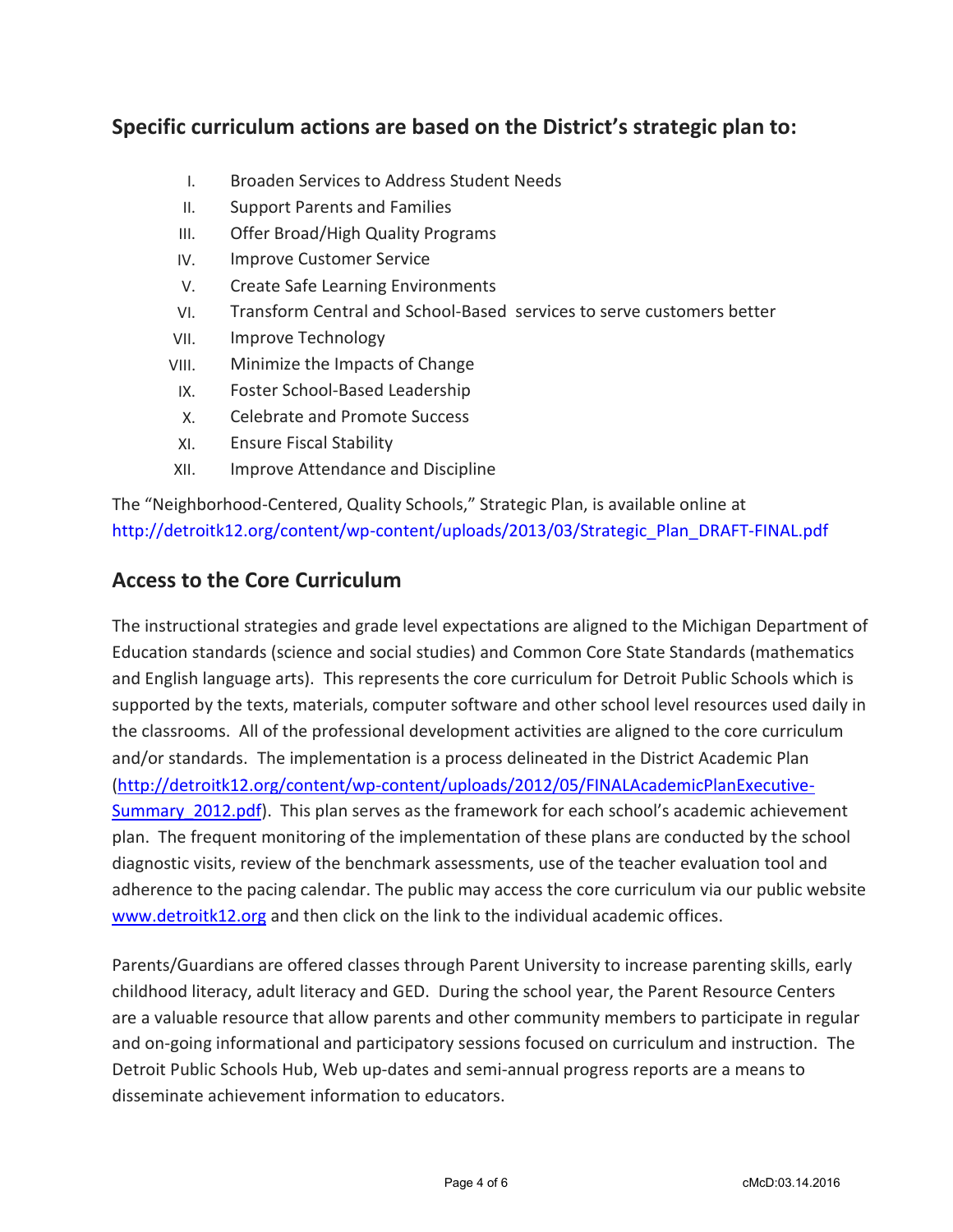## **Student Achievement Results**

Aggregate Student Achievement Results and Detroit Public Schools Quarterly NWEA~MAP Reading and Mathematics reports for our school can be found in the Resources section of our school's website at http://detroitk12.org/schools/schulze/. The following reports are available on the Detroit Public Schools' web page at the Research, Evaluation and Assessment site at <http://detroitk12.org/data/rea/> :

- District Profile Report
- Combined School Profile Reports
- Individual School Profile Reports
- NWEA~MAP aggregate student achievement results
- [Michigan Accountability Scorecard](https://goo.gl/GmqXJ4)  [Report](https://goo.gl/GmqXJ4) at (https://goo.gl/GmqXJ4)
- [Annual Education Report](http://detroitk12.org/aer) at (detroitk12.org/aer)

## **Parent-Teacher Conferences (Interactions)**

| <b>School Year</b> | <b>Total Parent</b><br><b>Interactions</b> | Percent |
|--------------------|--------------------------------------------|---------|
| 2014-2015          | 314                                        | 13.9%   |
| 2013-2014          | 507                                        | 16.7%   |

The Detroit Public Schools' Office of Research and Assessment has developed a data collection system which has enabled the District to comply with the Annual Education Report criteria of identifying the number and percent of students represented by parents at Parent-Teacher Conferences (PTC).

- 1.0 Data from the PTC Forms represent "parent interactions" with teachers, per school, per card marking.
- 2.0 Parent Interaction Definition: During Parent-Teacher Conferences (and in some instances school open houses) Schools/Teachers are advised to have each parent participant provide a parent signature-a parent may not sign for a student if they did not talk about that student.
- 3.0 Some Detroit Public Schools schools had a very high percentage of reported parent interactions. This may be due to a number of reasons. In at least two (2) instances, the calculated percentages are in excess of 100%. In each instance, each of these two (2) schools may have experienced a large parent turnout at each of the required conferences. If during each conference, one (1) parent with two (2) students enrolled in the school visited three (3) teachers for each of their two (2) students, this would count as six (6) parent interactions, thus increasing the base number and resulting percentage.